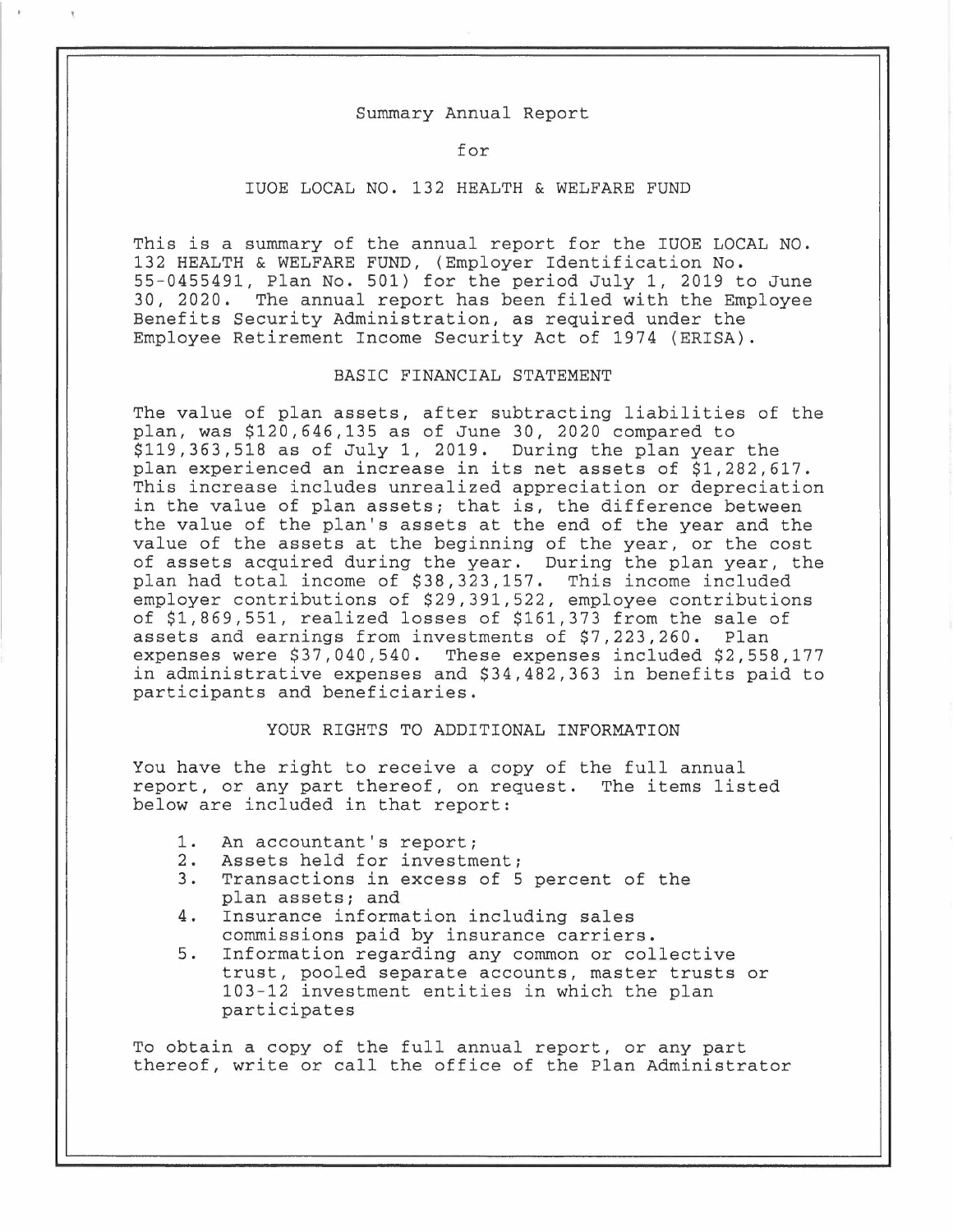I.U.O.E. Local #132 H & w Fund

636 Fourth Avenue Huntington, WV 25701 55-0455491 (Employer Identification Number) (304) 525-0482

You also have the right to receive from the plan administrator, on request and at no charge, a statement of the assets and liabilities of the plan and accompanying notes, or a statement of income and expenses of the plan and accompanying notes, or both. If you request a copy of the full annual report from the plan administrator, these two statements and accompanying notes will be included as part of that report. These portions of the report are furnished without charge.

You also have the legally protected right to examine the annual report at the main office of the plan:

I.U.O.E. Local #132 H & W Fund 636 Fourth Avenue Huntington, WV 25701

and at the U.S. Department of Labor in Washington, D.C., or to obtain a copy from the U.S. Department of Labor upon payment of copying costs. Requests to the Department should be addressed to: U.S. Department of Labor, Employee Benefits Security Administration, Public Disclosure Room, 200 Constitution Avenue, NW, Suite N-1513, Washington, D.C. 20210.

### PAPERWORK REDUCTION ACT STATEMENT

According to the Paperwork Reduction Act of 1995 (Pub. L. 104-13) (PRA), no persons are required to respond to a collection of information unless such collection displays a valid Office of Management and Budget (0MB) control number. The Department notes that a Federal agency cannot conduct or sponsor a collection of information unless it is approved by 0MB under the PRA, and displays a currently valid 0MB control number, and the public is not required to respond to the collection of information unless it displays a currently valid 0MB control number. See 44 u.s.c. 3507. Also, notwithstanding any other provisions of law, no person shall be subject to penalty for failing to comply with a collecton of information if the collection of information does not display a currently valid 0MB control number. See 44 U.S.C. 3512.

The public reporting burden for this collection of information is estimated to average less than one minute per notice